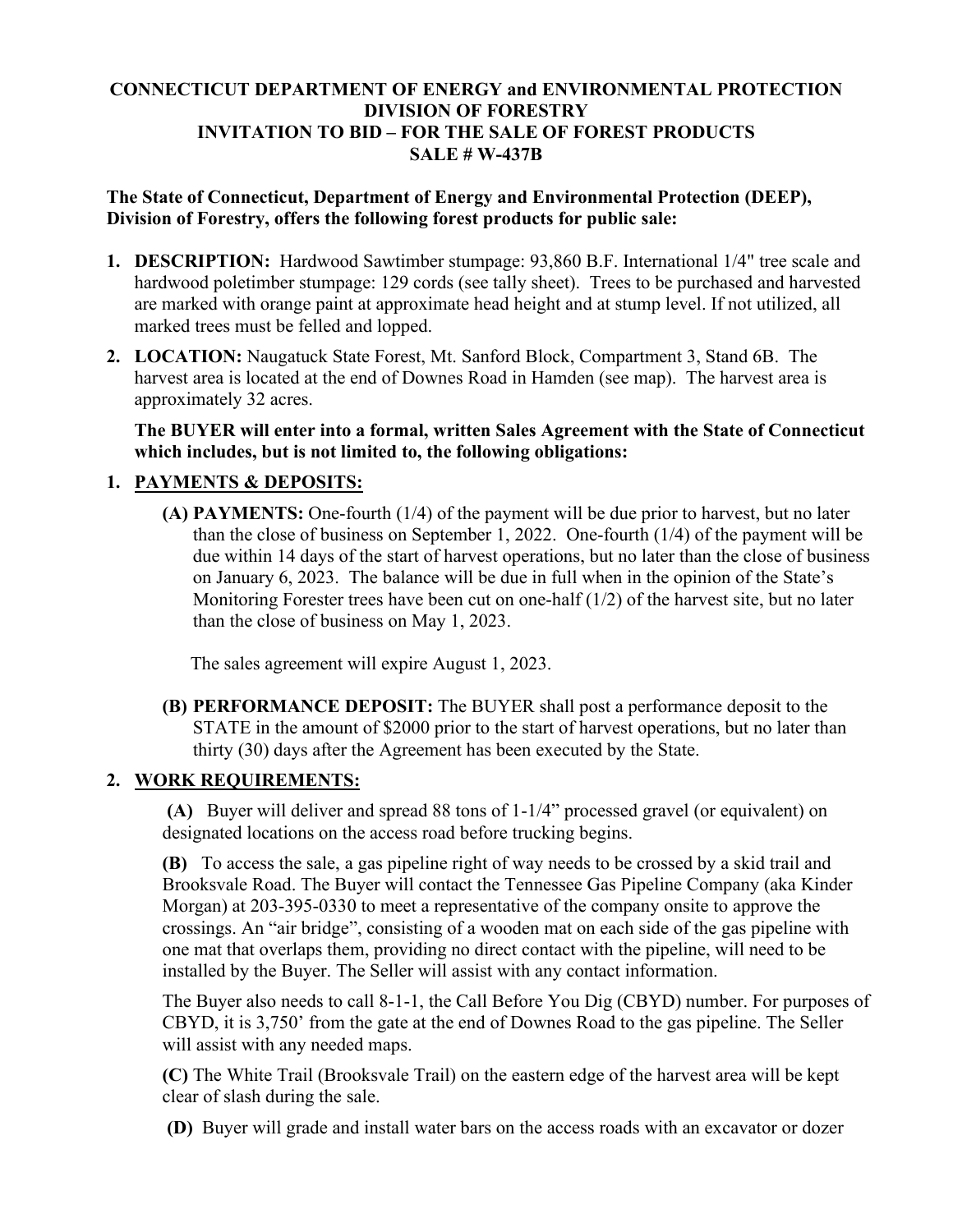after the harvest.

**(E)** The Buyer is responsible for plowing the access roads.

 **(F)** If the YMCA Camp is in session during the harvest (generally Monday-Friday, late June to late August), the Buyer will notify truckers to drive cautiously through the Camp area. Trucks should not arrive when buses are dropping off children at 8:30 AM or picking them up at 3:30 PM.

Buyer will smooth ruts on the section of the access road that runs through the YMCA Camp as needed if the Camp is in session.

**(G)** If harvesting is conducted between April 1 and November 1, the Buyer will search the immediate work area to be harvested each day for Eastern Box Turtles before starting work. Any turtles found during the harvest should be moved out of the way, just outside the work area.

## **Interested persons may inspect the harvest area** in the company of a DEEP Forester on: **March 18, 2022 at 9:30 AM.**

**All attendees must socially distance or wear a face mask during the public showing.** 

Meet at the end of Downes Road in Hamden (in front of the YMCA Camp entrance) – OR may inspect the harvest area at their convenience. For more information contact DEEP Forester Jerry Milne; phone: 860-604-4473.

# **SEALED BIDS MUST BE SUBMITTED NO LATER THAN: April 1, 2022**

TO SUBMIT A BID, YOU MUST:

- 1. Complete the attached **BID RESPONSE FORM** and seal it in an envelope.
- **2.** Write "**SALE #: W-437B**" on the outside of the envelope.
- **3. Mail the envelope to:** Connecticut DEEP, Eastern District HQ, Division of Forestry 209 Hebron Road, Marlborough, CT 06447
- **4. All bids must be postmarked prior to the bid closing date. Bids will be opened no earlier than 5 business days following the closing date allowing for USPS delivery. Until further notice, bid openings will not be open to the public for health reasons. All bids will be opened in the presence of another DEEP employee who shall serve as the witness to the process. After the sale has been awarded, all bidders will receive bid results via email.**

All information pertaining to payment schedule, work requirements and other agreement specifications may be obtained at the time of the showing or by contacting the DEEP Forester indicated above.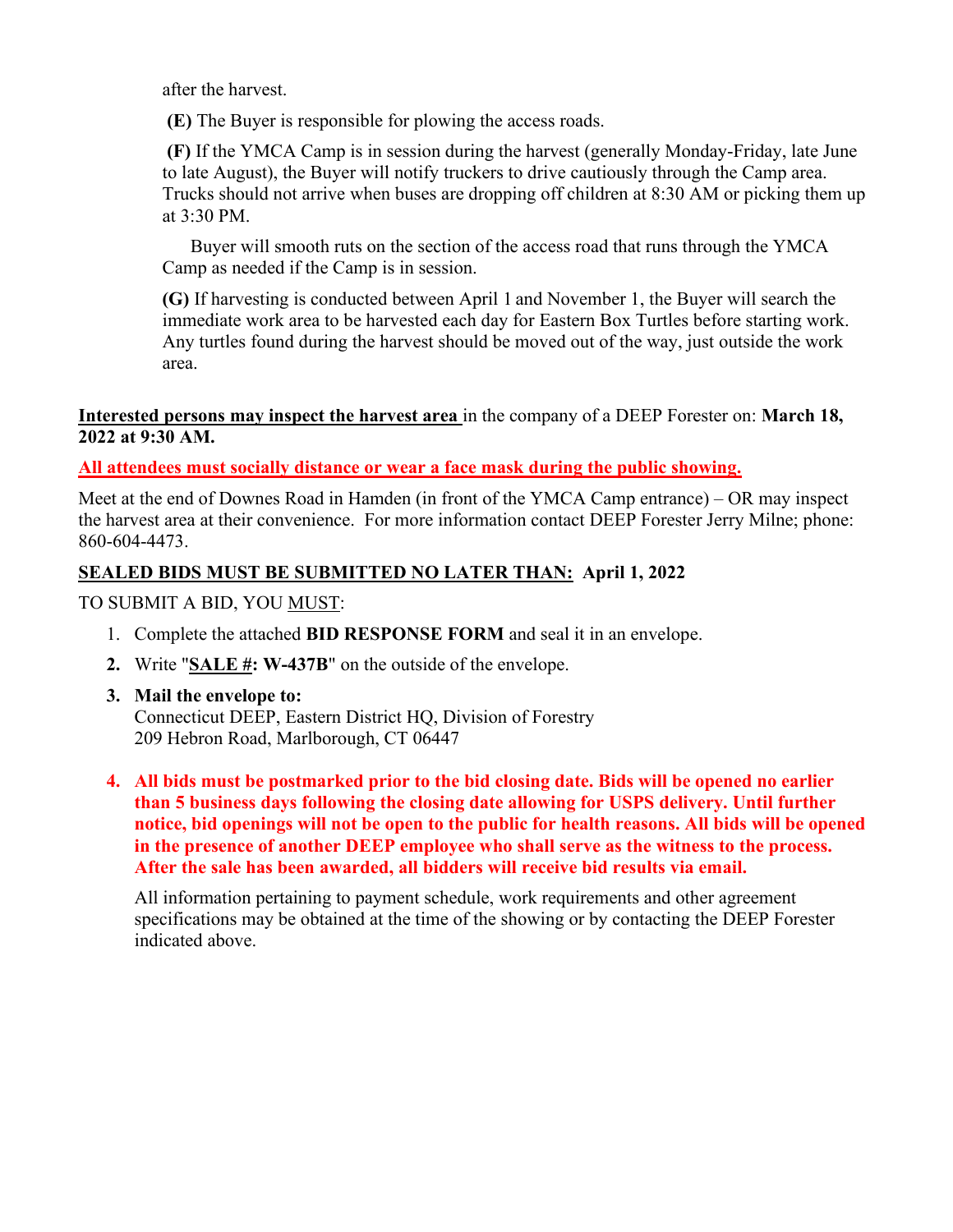#### **The Bidder has the responsibility to submit their written bid in the required format, utilizing the attached bid response form, by the time and date indicated above.**

The attached tally sheets are estimates only and not a guarantee of board foot or firewood volume. The State reserves the right to reject any and all bids for any or no reason.

Clutgh R. Martin

Christopher R. Martin State Forester

The Connecticut Department of Energy and Environmental Protection is an Affirmative Action/Equal Opportunity Employer that is committed to complying with the requirements of the Americans with Disabilities Act. Please contact us at (860) 418-5910 or deep. accommodations @ct.gov if you: have a disability and need a communication aid or service; have limited proficiency in English and may need information in another language; or if you wish to file an ADA or Title VI discrimination complaint. Any person needing a hearing accommodation may call the State of Connecticut relay number - 711. Requests for accommodations must be made at least two weeks prior to any agency hearing, program or event.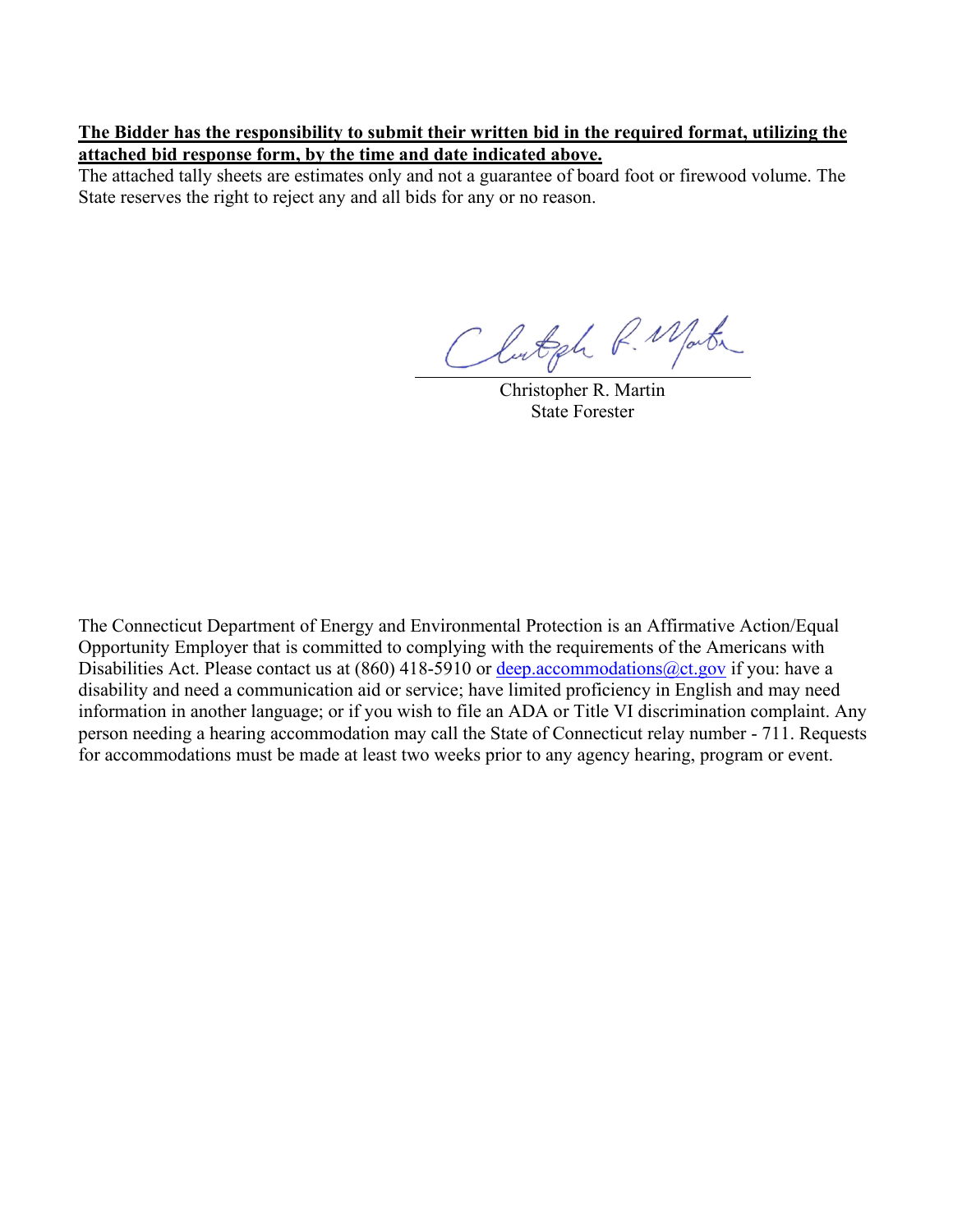

# **Naugatuck State Forest Sale W-437B Bid Invitation Map-Exhibit A**

Mt. Sanford Block Hamden, Connecticut Harvest Area: 32 acres



0 500 1,000 Feet

Feb. 15, 2022 Gerard Milne

**Location Map**<br>  $\begin{pmatrix} 1 & 0 \\ 0 & 0 \end{pmatrix}$ **51 0 550 320 870** Prospect **60 250 810** Cheshire **RE 870 330 7880 850** Naugatuck **490 840 <sup>820</sup> 260 350** 290 — **42** Wallingford **560 600610 280 350 83 180** (10) **340 100 360 270 340** SV**63 500 8 390 330 1 3 3 0** Bethany Hamden **440 09**T —<br>• **360 860**<br> **820**<br> **820**<br> **820**<br> **820 7 690 360 120** i<br>i ī 0 4<br>**Millenge 1980**<br>SV<sub>2</sub>2 4 Millenge 1980 **300 530** <mark>र</mark>े **780** í **830** Miles **720 340** Naugatuck State Forest **580 770 660 810 350 100** Brooksvale Stream **650 730 360 230 670 340 150** Ŭ **520 330 680 370 570** Cromine Road **740 540 380 ্য 640** Brooksvale Road **350Park** نې<br>خ **420 6 0 410 420 ksvale 590 Broo 380** Strea m **470 47 098 YMCA Camp** Brooks V Later Trail Brooksvale **994 470 340 500 350 470 Rd MEET RWA Downes HERE 520** Road **370 510 410** Ċ Downest <u>ង</u> **Legend**  $\frac{1}{\sqrt{2}}$ Gasline right of way **Landing** State Forest П seep ī, **53** Gasline crossing **...** skid trail **Gate** Parking Drainage crossing seasonal drainages **430** Woods road Quinnipiac Trails 437 harvest area **B** White Trail **500**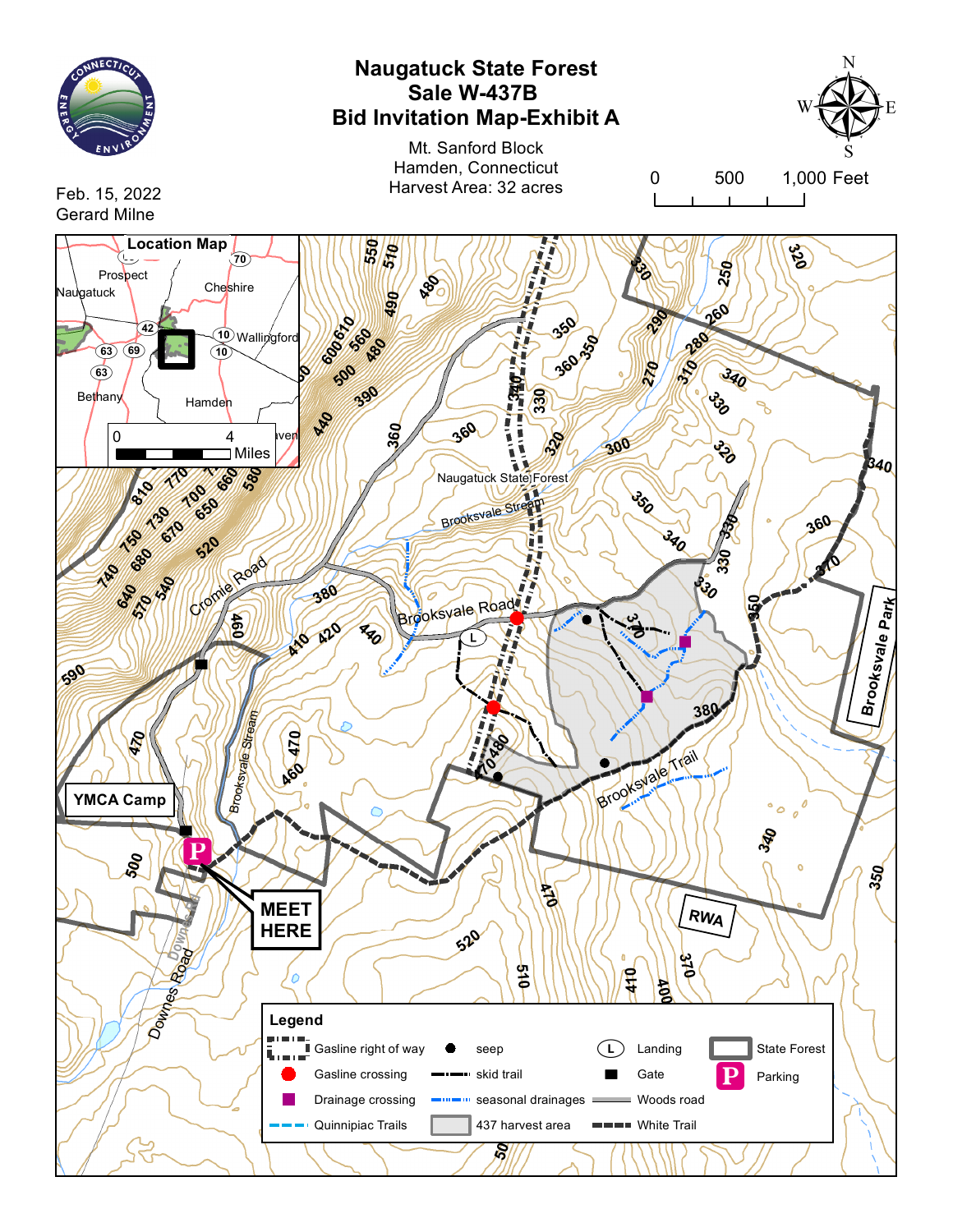## **TALLY SHEET FOR TIMBER ESTIMATES SALE # W-437B PAGE 1 OF 2**

| <b>TYPE: Mixed Hardwoods</b>                        |
|-----------------------------------------------------|
| ACRES: 32                                           |
| <b>TALLY FORM: International 1/4" Form Class 78</b> |

## PROPERTY NAME: Naugatuck SF, Mt. Sanford Block MARKED BY: Milne, Beland, Clark, Parentela, Trafidlo DATE MARKED: October 2019

| <b>SPECIES</b> | <b>TOTAL</b> | <b>TOTAL</b>        | <b>Red Oak</b> |               |         | <b>Tulip Poplar</b> |                       | <b>Black Birch</b> |                 | <b>Black Oak*</b> |           | <b>Red Maple</b> |                 | <b>Chestnut Oak</b> |
|----------------|--------------|---------------------|----------------|---------------|---------|---------------------|-----------------------|--------------------|-----------------|-------------------|-----------|------------------|-----------------|---------------------|
| <b>DBH</b>     | <b>TREES</b> | VOLUME <sup>#</sup> | <b>TREES</b>   | <b>VOLUME</b> | # TREES | <b>VOLUME</b>       | # TREES               | <b>VOLUME</b>      | $H$ TREES       | <b>VOLUME</b>     | # TREES   | <b>VOLUME</b>    | <b>TREES</b>    | <b>VOLUME</b>       |
| 12             | 145          | 7186                | 58             | 3030          |         | 56                  | 48                    | 2292               |                 | 202               | <b>26</b> | 1266             |                 | 142                 |
| 14             | 196          | 18462               | 96             | 9452          |         | 390                 | 41                    | 3499               |                 | 1116              | 25        | 2358             | 13 <sub>l</sub> | 1143                |
| 16             | 133          | 17728               | 68             | 9747          |         | 687                 | 27                    | 3171               |                 | 1310              |           | 1058             | 9               | 1188                |
| 18             | 79           | 14898               | 39             | 7743          | 5       | 1122                | 10 <sub>l</sub>       | 1862               | 15 <sub>l</sub> | 2741              |           | 717              |                 | 505                 |
| 20             | 33           | 9355                | 17             | 4403          | 12      | 3956                | ⌒                     | 531                |                 | 465               |           |                  |                 |                     |
| 22             | 21           | 6909                |                | 2094          | 8       | 3166                | n                     | 571                |                 | 788               |           |                  |                 |                     |
| 24             | 10           | 4545                |                | 1203          |         | 3342                |                       |                    |                 |                   |           |                  |                 |                     |
| 26             | 15           | 7973                | c              | 710           | 13      | 7263                |                       |                    |                 |                   |           |                  |                 |                     |
| 28             | 9            | 5441                |                |               | 9       | 5441                |                       |                    |                 |                   |           |                  |                 |                     |
| 30             |              | 1363                |                | 550           |         | 813                 |                       |                    |                 |                   |           |                  | ΩI              |                     |
| <b>TOTAL</b>   | 643          | 93860               | 291            | 38932         | 63      | 26236               | 130 <sup>°</sup>      | 1926               | 47              | 6622              | 65        | 5399             | 28 <sub>l</sub> | 2978                |
| Avg.BF/tree    |              | 146                 |                | 134           |         | 416                 |                       | 92                 |                 | 141               |           | 83               |                 | 106                 |
|                |              |                     |                |               |         |                     | *Includes Scarlet Oak |                    |                 |                   |           |                  |                 |                     |

**Culls:**

| <b>Hardwood</b> |      |       |  |  |  |
|-----------------|------|-------|--|--|--|
| Diameter Trees  |      | Cords |  |  |  |
| $6 - 10"$       | 1017 |       |  |  |  |
| 1つ"             | 131  | 35    |  |  |  |
| Total           | 1148 |       |  |  |  |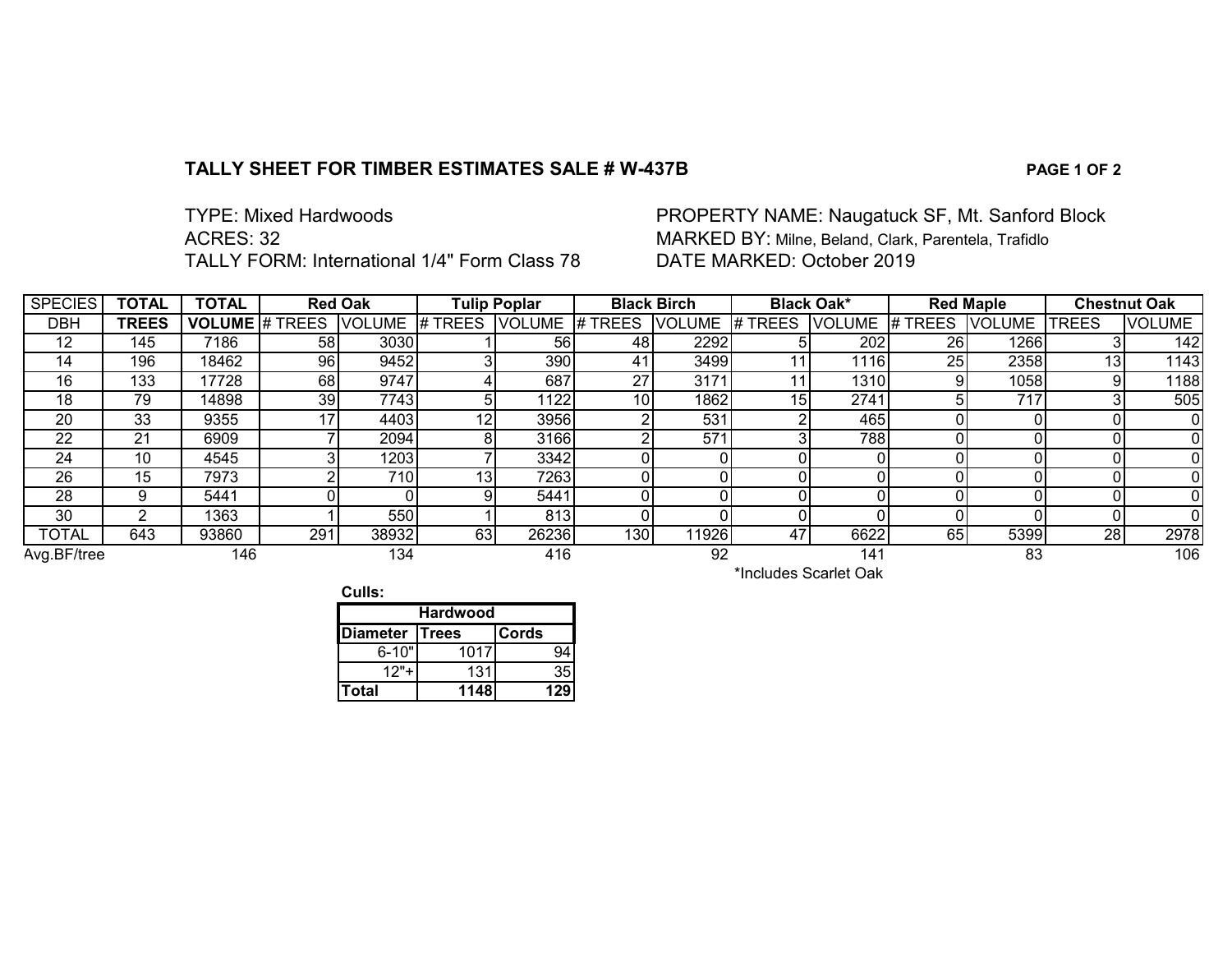#### **TALLY SHEET FOR TIMBER ESTIMATES SALE # W-437B PAGE 2 OF 2**

TALLY FORM: International 1/4" Form Class 78

| <b>SPECIES</b> |         | <b>White Oak</b> |                       | <b>Beech</b> | Aspen   |               |  |
|----------------|---------|------------------|-----------------------|--------------|---------|---------------|--|
| <b>DBH</b>     | # TREES |                  | VOLUME # TREES VOLUME |              | # TREES | <b>VOLUME</b> |  |
| 12             | 2       | 86               |                       | 56           |         | 56            |  |
| 14             | 6       | 425              |                       | 79           |         |               |  |
| 16             | 4       | 462              |                       | 105          |         |               |  |
| 18             | 2       | 208              |                       |              |         |               |  |
| 20             | 0       |                  |                       | 0            |         |               |  |
| 22             |         | 290              |                       | Ω            |         |               |  |
| 24             | ი       |                  |                       | 0            |         |               |  |
| 26             | 0       |                  |                       | 0            |         |               |  |
| 28             | 0       |                  |                       | 0            |         |               |  |
| 30             |         |                  |                       |              |         |               |  |
| <b>TOTAL</b>   | 15      | 1471             | 3 <sub>l</sub>        | 240          |         | 56            |  |
| Avg.BF/tree    |         | 98               |                       | 80           |         | 56            |  |

TYPE: Mixed Hardwoods **PROPERTY NAME: Naugatuck SF, Mt. Sanford Block**<br>ACRES: 32 MARKED BY: Milne, Beland, Clark, Parentela, Trafidlo<br>DATE MARKED: October 2019